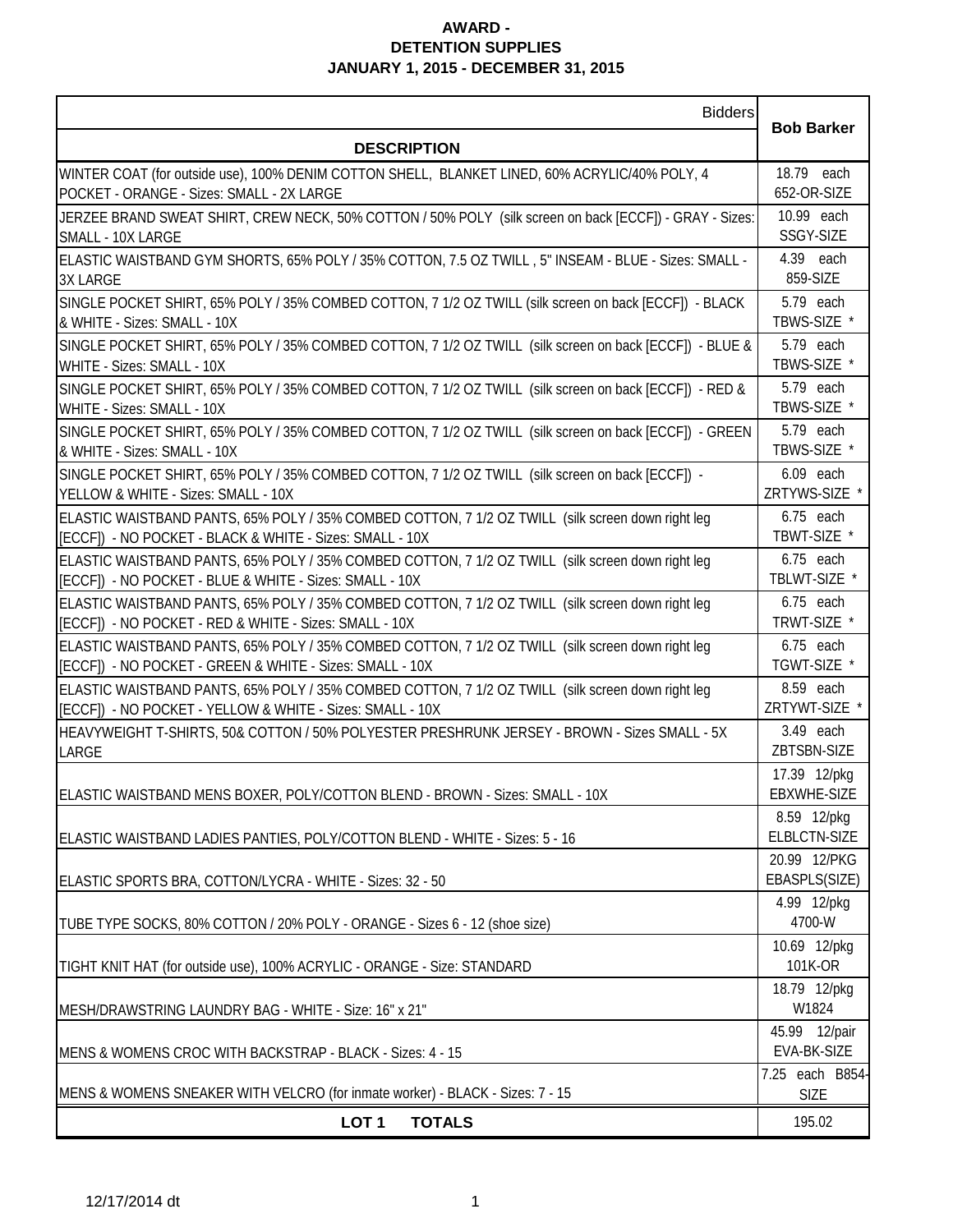## **AWARD - DETENTION SUPPLIES JANUARY 1, 2015 - DECEMBER 31, 2015**

|                                                                                                       | 36.99 12/pkg                    |
|-------------------------------------------------------------------------------------------------------|---------------------------------|
| FULL SHEETS - BLUE - 58" x 90" - Bob Barker # SH5890NVN or equal                                      | <b>SH5890NVN</b>                |
|                                                                                                       | 43.99 4/cs                      |
| 100% POLYESTER (non wool) BLANKETS - BLUE - 70" x 90" - Bob Barker # BL6690LB or equal                | <b>BL6690LB</b>                 |
|                                                                                                       | 10.29 12/pkg                    |
| COTTON TOWELS - WHITE - 20" x 40" - Bob Barker # BT425 or equal                                       | <b>BT425</b>                    |
|                                                                                                       | 1.99 12/pkg<br>WC1212           |
| COTTON WASHCLOTHS - WHITE - 12" x 12" - Bob Barker # WC1212 or equal                                  | 44.99 1,000/cs                  |
| UNWRAPPED ANTIBACTERIAL SOAP - WHITE - .5 oz - Bob Barker # AU1 or equal                              | AU1                             |
|                                                                                                       | 68.99 500/cs                    |
| UNWRAPPED SOAP - WHITE - 1.5 oz - Bob Barker # TU15 or equal                                          | <b>TU15</b>                     |
|                                                                                                       | 39.99 144/cs                    |
| UNWRAPPED SOAP - WHITE - 3 oz - Bob Barker # TU3 or equal                                             | TU <sub>3</sub>                 |
|                                                                                                       | 40.99 36/cs                     |
| WRAPPED MOISTURIZING SOAP - WHITE - 2.6 oz - Bob Barker # 26811 or equal                              | 26811                           |
|                                                                                                       | 2.99 12/pkg                     |
| TWO PIECE SOAP BOX - CLEAR - 4" x 2 1/2" - Bob Barker # 2342N or equal                                | 2342N                           |
|                                                                                                       | 36.69 600/cs                    |
| DISPOSABLE TWIN BLADE RAZOR - BLUE - Bob Barker # RTB600 or equal                                     | <b>RTB600</b>                   |
|                                                                                                       | 35.99 144/cs                    |
| GEL FLUORIDE MINT TOOTH PAST 1.5 oz TUBE - Bob Barker # MST15 or equal                                | MST15                           |
|                                                                                                       | 6.49 144/cs                     |
| PLATIC TOOTH BRUSH - WHITE - 5" - Bob Barker # BBST40 or equal                                        | BBST40                          |
|                                                                                                       | 16.99 250/cs                    |
| COTTON SANITARY MAXI PADS - WHITE - Bob Barker # 250IM-C or equal                                     | 250IM-C                         |
|                                                                                                       | 16.99 216/cs                    |
| COTTON ULTRA WITH WINGS SANITARY MAXITHIN PADS - WHITE - Bob Barker #44340-C or equal                 | 44340-C                         |
|                                                                                                       | 24.49 1000/cs                   |
| PAPER/DISPOSABLE SANITARY NAPKIN BAG - WHITE - 4" x 2 1/4" x 9" - Bob Barker # 410 or equal           | 410                             |
|                                                                                                       | 5.99 12/18 pkg<br>90409         |
| ELASTIC - NO METAL - HAIR TIES - BLACK - Bob Barker # 4200-BK or equal                                |                                 |
| ULTRA SEALED SEAM COTTON MATTRESS WITH PILLOW 25" x 75" x 4" - Bob Barker # SSCM2575P or equal        | 54.39 each<br><b>SSCM25754P</b> |
|                                                                                                       |                                 |
| LOT <sub>2</sub><br><b>TOTALS</b>                                                                     | 367.52                          |
|                                                                                                       | 78.79 48/cs                     |
| SINGLE HANDLE CUP - BROWN - 8-12 oz - Bob Barker # 1197 or equal                                      | 1197                            |
|                                                                                                       | 40.99 48/cs                     |
| CLEAR TUMBLER - 9.5 oz - Bob Barker # 950C or equal                                                   | 950C                            |
| PLASTIC SPORKS - ORANGE - 7" - Bob Barker # 62SPK or equal                                            | 9.99 144/cs<br>62SPK            |
|                                                                                                       | 16.29 144/cs                    |
| BLACK INK SAFETY PEN - CLEAR - 4" - Bob Barker # MSBP or equal                                        | <b>MSBP</b>                     |
|                                                                                                       | 13.99 each                      |
| SHOWER CURTAIN - GREEN w/ADJUSTABLE CLEAR TOP (8"-25")-36" x 77" - Bob Barker # SCVC3677 or equal     | <b>SCVC3677</b>                 |
|                                                                                                       | 68.99 each                      |
| UNTIEABLE SECURITY BLANKET - BLACK - 56" x 78" - Bob Barker # SB5480 or equal                         | SB5480                          |
| UNTIEABLE VELCRO FASTENING SECURITY SMOCK - BLACK - Sizes: SMALL - X LARGE - Bob Barker # 505JR and # | 73.99 each                      |
| 505 or equal                                                                                          | 505JR (32"-52")                 |